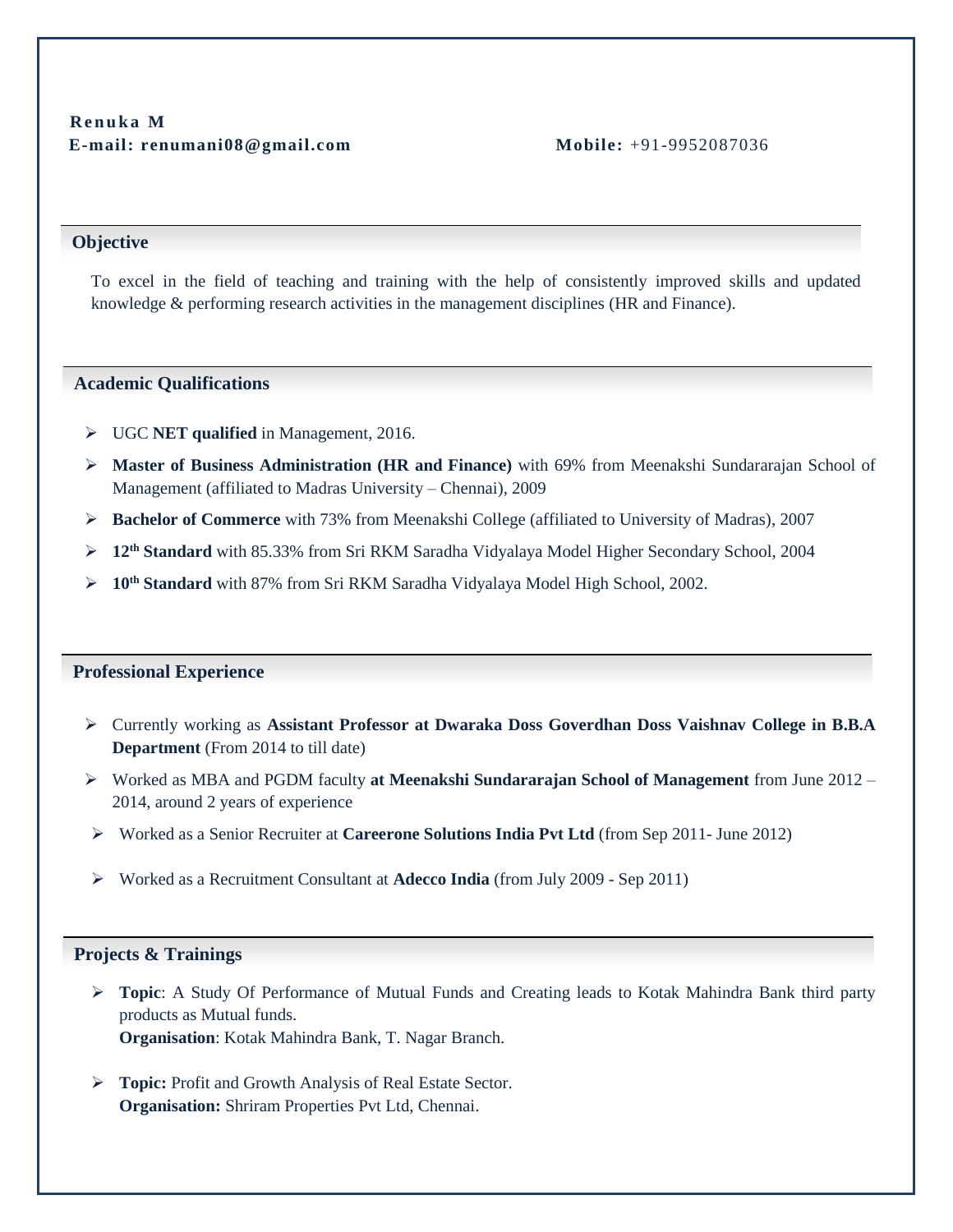**Topic:** HR Process Automation and Preparation of User Guideline. **Organisation:** Polaris Software lab Limited, Chennai.

### **Academic Activities**

Ī

- $\triangleright$  Presented paper titled "A Study on Women's Work Life Balance in IT and *TES* Companies during Pandemic Period with Special reference to DLF, Porur, Chennai" in the International Conference on 10th April 2021 at Shasun Jain College For Women.
- $\triangleright$  Presented a paper titled "A Study on job stress and its impact on the work-life balance among teaching faculties in Chennai City" in the International Conference on 28<sup>th</sup> May 2021 at Sri Kanyaka Parameswari Arts & Science College For Women.
- Contributed research paper titled "A Study to Analyse Opportunities and Challenges During Work From Home With Special Reference to ITES" in The New Economist on August 2020.
- $\triangleright$  Participated in two days workshop on Data Analysis using SPSS organized by Department of Business Administration, Dwaraka Doss Goverdhan Doss Vaishnav College, Chennai.
- Participated in webinar on "Plagiarism In Research" held on 22 June 2020 at Arignar Anna Government Arts College.
- Participated in national level FDP at St. Anne's Arts and Science College on  $1<sup>st</sup>$  July 2020.
- $\triangleright$  Participated in national level 5 days FDP titled "E Teaching and E Learning" at Dwaraka Doss Goverdhan Doss Vaishnav College, Chennai on 29<sup>th</sup> June to 3<sup>rd</sup> July 2020.
- Participated in national level 2 days FDP titled "Innovative Approaches to Management Teaching" at Ethiraj College for Women on 4<sup>th</sup> April 2020.
- Participated in national level 5 days FDP titled "Research Methodology" at VV Academy on  $6<sup>th</sup>$  December 2021.
- Participated in national level virtual training titled "ICT Tools for Effective Assessment" at Dwaraka Doss Goverdhan Doss Vaishnav College on 17<sup>th</sup> September 2020.
- Participated in national level virtual training titled "ICT Competency for Higher Education Teachers" on 13<sup>th</sup> July 2020 at Dwaraka Doss Goverdhan Doss Vaishnav College.
- $\triangleright$  Participated in national level FDP titled "Research Methodology Application of Statistical Tools for Decision Making" on 12<sup>th</sup> July 2021 at Marudhar Kesari Jain College for Women.
- ▶ Participated in national level 5 days FDP titled "Research and Innovation at SRM on 9<sup>th</sup> July 2021.